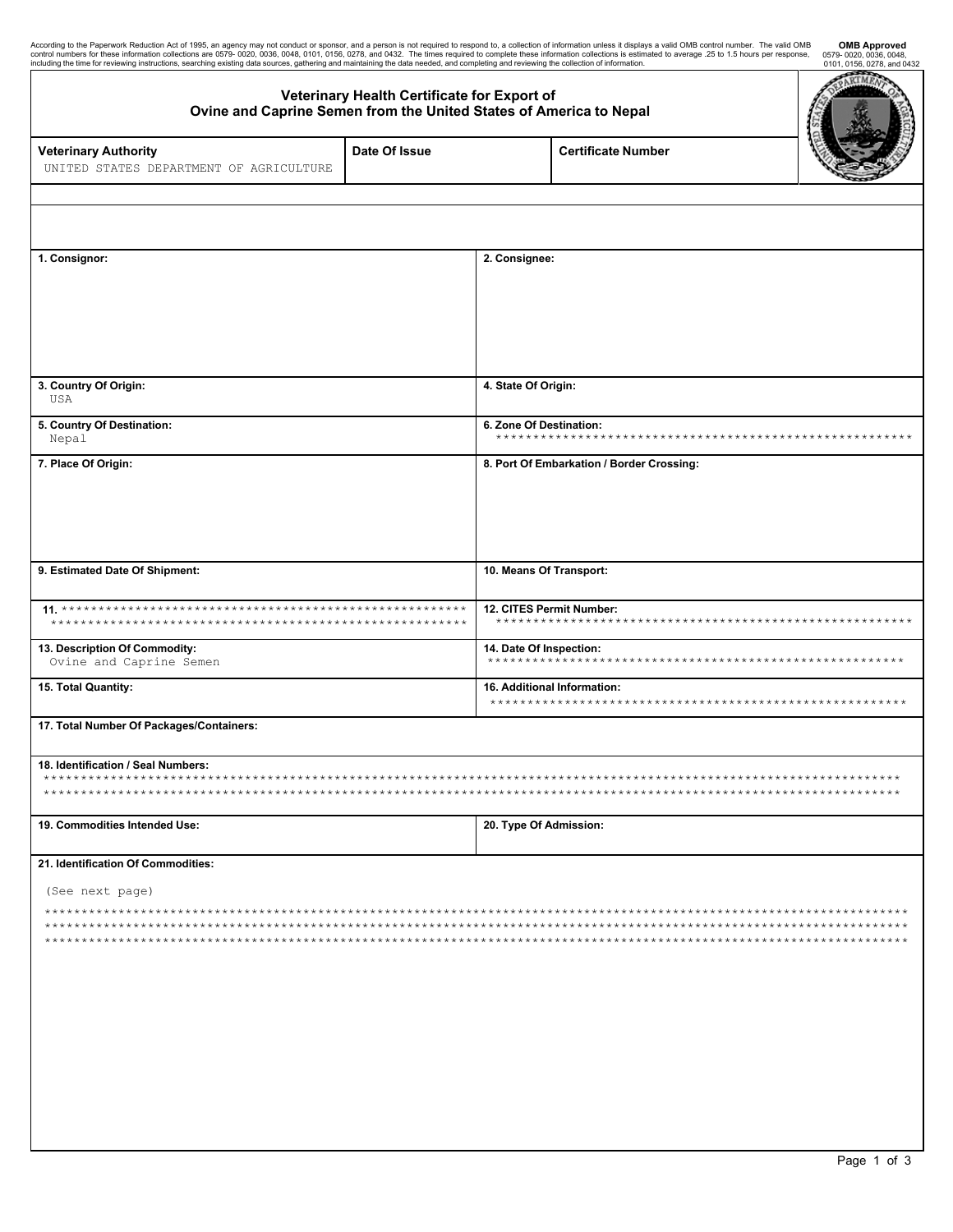## **Veterinary Health Certificate for Export of Ovine and Caprine Semen from the United States of America to Nepal**



**V eterinary Authority Date Of Issue Certificate Number** 

|  | 21. Identification Of Commodities: |  |
|--|------------------------------------|--|

| <b>Row</b> | <b>Official Identification of</b><br><b>Ram/Buck</b> | <b>Breed</b> | Date of semen collection | <b>Straw</b><br><b>Identification/Collection Code</b> | Number of<br><b>Straws</b> |
|------------|------------------------------------------------------|--------------|--------------------------|-------------------------------------------------------|----------------------------|
|            |                                                      |              |                          |                                                       |                            |
|            |                                                      |              |                          |                                                       |                            |
|            |                                                      |              |                          |                                                       |                            |
|            |                                                      |              |                          |                                                       |                            |
|            |                                                      |              |                          |                                                       |                            |